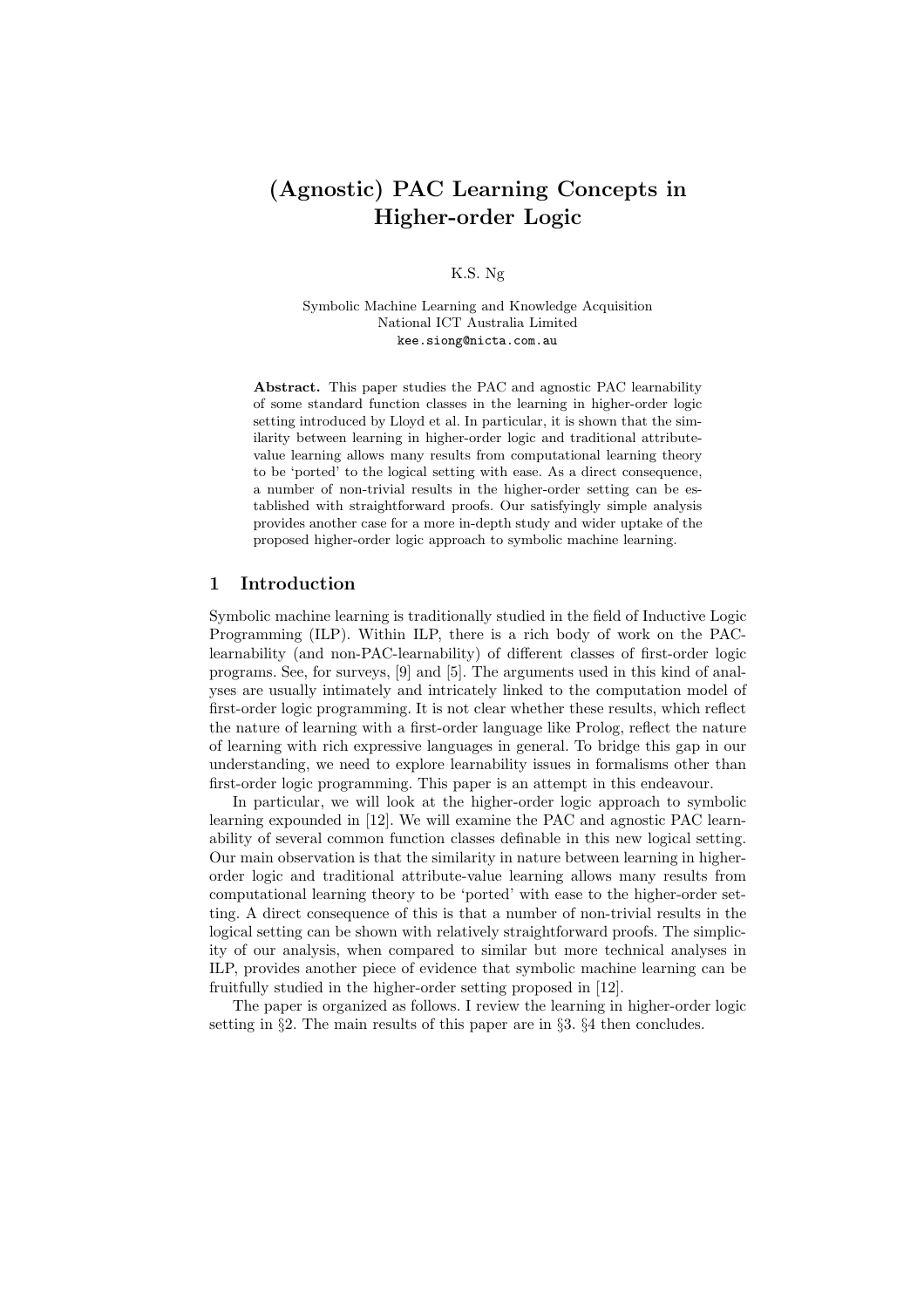## 2 Learning in Higher-order Logic

The logic underlying our learning setting is a polymorphically typed, higherorder logic based on Church's simple theory of types. The form of the language is similar to that of a standard functional programming language like Haskell. Indeed, the approach grew out of research into a functional logic programming language called Escher [11]. In what follows, I will assume the reader is familiar with the syntax and terminology of functional programming languages.

We consider only binary classification problems in this paper. In standard attribute-value learning, the set of individuals X is a subset of  $\mathbb{R}^m$  for some m, and the hypothesis space  $H$  consists of predicates (boolean functions) defined on  $\mathbb{R}^m$ . The logical setting introduced in [12] extends this basic setup in two ways.

- 1. The set  $X$  is equated with a class of terms called basic terms in a higherorder logic. This class of terms includes  $\mathbb{R}^m$  and just about every data type in common use in computer science.
- 2. The set  $H$  is extended to admit any subset of computable predicates on basic terms definable by composing simpler functions called transformations.

We now examine these two points in some detail.

Representation of Individuals We first look at how training examples are represented in the logic. The basic idea is that each individual  $x$  in a labelled example  $(x, y)$  should be represented as a closed term. All information is captured in one place. In this sense, learning in higher-order logic is close to the learning from interpretations [6] and learning from propositionalized data [10] settings in ILP. The formal basis for this is provided by the concept of a basic term. Essentially, one first defines the concept of a term in higher-order logic. A suitably rich subset is then identified for data modelling. The details of this development can be found in [12]. For the purpose of this paper, it is sufficient to know that a rich catalogue of data types is provided via basic terms, and these include integers, floating-point numbers, strings, tuples, sets, multisets, lists, trees, graphs and composite types that can be built up from these.

We now introduce a simple multiple-instance problem to illustrate the representation language. More complicated applications can be found in [3] and [15]. We have a collection of bunches of keys and a door. A bunch of keys is labelled true (⊤) iff it contains at least one key that opens the door, false ( $\perp$ ) otherwise. Given the bunches of keys and their labels, the problem is to learn a function to predict whether any given bunch of keys opens the door.

We model a bunch of keys as a set of keys. Each key, in turn, is modelled as a tuple capturing two of its properties: the company that makes it and its length. This leads to the following type declarations.

type Bunch =  $\{Key\}$  type  $Key = Make \times Length$ 

The types *Make* and *Length* have the following data constructors.

Abloy, Chubb, Rubo, Yale : Make Short, Medium, Long : Length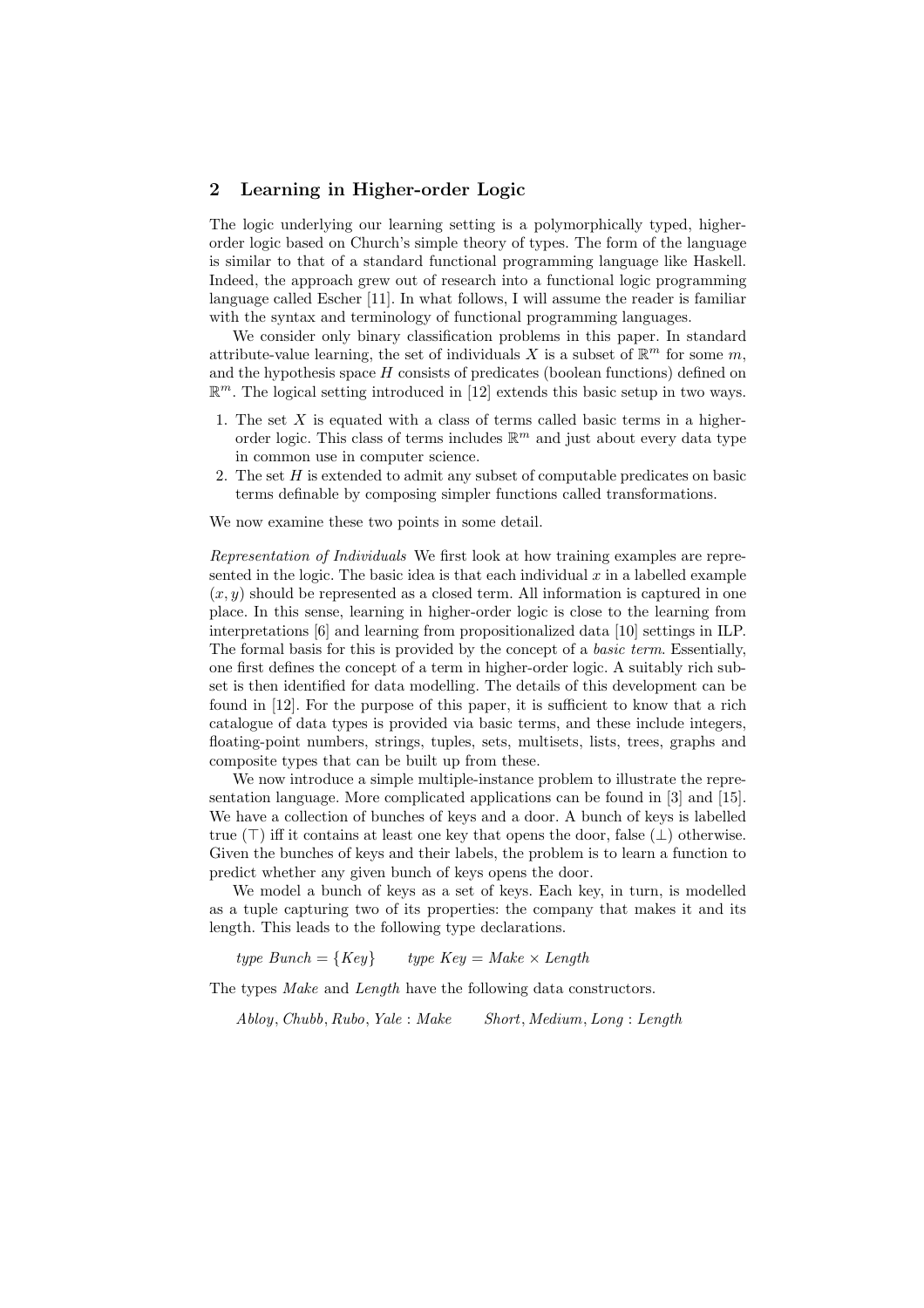A training example may look like this.

opens  $\{(Abloy, Medium), (Chubb, Long), (Rubo, Short)\} = ⊤$ 

Given a set of such examples, we want to learn the function *opens* : Bunch  $\rightarrow \Omega$ . Here and in the following,  $\Omega$  denotes the type of the booleans.

Given such data, one can proceed with distance-based learning methods by plugging into standard learning algorithms suitable kernels and distance measures defined on basic terms. In this paper, however, we will adopt a more symbolic approach to the problem. For each learning problem, we will need to explicitly define a space of predicates in which to search for a suitable candidate solution. We next describe the mechanism used to define predicate spaces.

Predicate Construction Predicates are constructed incrementally by composing basic functions called transformations. Composition is handled by the function  $\circ : (a \to b) \to (b \to c) \to (a \to c)$  defined by  $((f \circ g) x) = (g (f x))$ .

**Definition 1.** A transformation  $f$  is a function having a signature of the form

 $f : (\rho_1 \to \Omega) \to \cdots \to (\rho_k \to \Omega) \to \mu \to \sigma$ 

for  $k \geq 0$ . The type  $\mu$  is called the source of the transformation; and  $\sigma$ , the target of the transformation. The number  $k$  is called the rank of the transformation.

Every function is potentially a transformation — just put  $k = 0$ . Transformations are used to define a particular class of predicates called standard predicates.

Definition 2. A standard predicate is a term of the form

 $(f_1 p_{1,1} \ldots p_{1,k_1}) \circ \cdots \circ (f_n p_{n,1} \ldots p_{n,k_n})$ 

for some  $n \geq 1$ , where  $f_i$  is a transformation of rank  $k_i$ , the target of  $f_n$  is  $\Omega$ , and each  $p_{i,j_i}$  is a standard predicate.

In applications, we first identify a class of transformations H of relevance to the problem domain. Having done that, we then build up a class of standard predicates by composing transformations taken from  $H$  in appropriate ways. To illustrate this process, we will first look at some useful transformations for the multiple-instance Keys problem introduced earlier.

Example 3. The transformation to  $p : a \to \Omega$  defined by  $(top x) = \top$  for each x is the weakest predicate on the type a one can define.

Example 4. Given terms of type  $Key$ , which are tuples, we can introduce the function projMake : Key  $\rightarrow$  Make defined by (projMake  $(t_1, t_2)$ ) =  $t_1$  to project out the first element. Likewise, we can define projLength.

Example 5. Given terms of type Key, we can introduce the transformation  $\wedge_2$ :  $(Key \to \Omega) \to (Key \to \Omega) \to Key \to \Omega$  defined by  $(\wedge_2 p q) = \lambda x.((p x) \wedge (q x))$ to conjoin predicates on Key.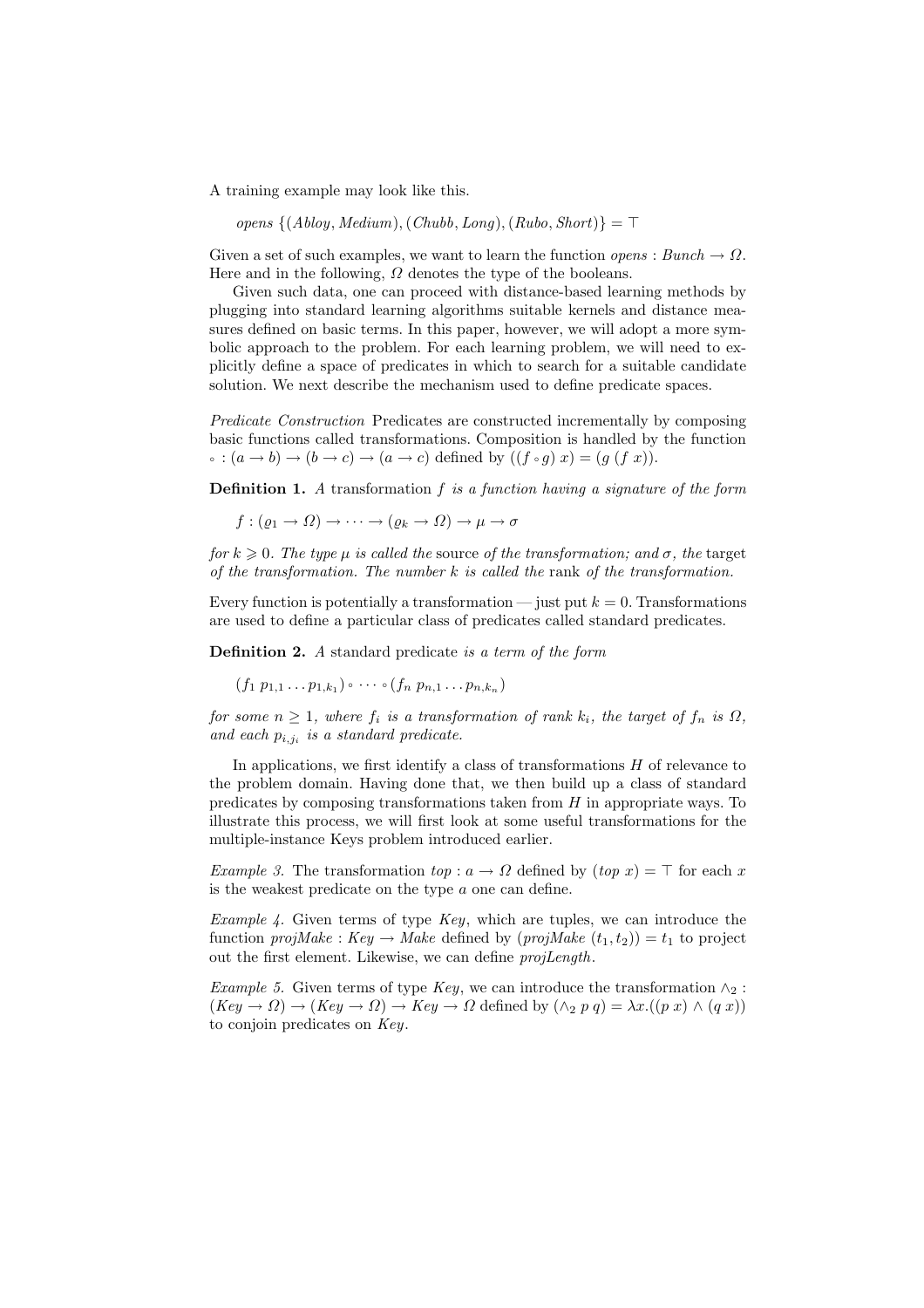Example 6. Given terms of type Bunch, which are sets of keys, we can introduce the transformation  $setExists_1 : (Key \rightarrow \Omega) \rightarrow Bunch \rightarrow \Omega$  defined by (setExists<sub>1</sub> p q) =  $\exists x . ((x \in q) \land (p x))$ . The term (setExists<sub>1</sub> p q) evaluates to  $\top$  iff there exists a key in q that satisfies p. This transformation directly capture the notion of multiple-instance learning.

Example 7. Given the transformations identified so far, we can construct (complex) standard predicates on Bunch. For example, the predicate

 $setExists<sub>1</sub> (\wedge_{\mathcal{L}} (projMake \circ (= Rubo)) (projLength \circ (= Medium)))$ 

evaluates a set s of keys to  $\top$  iff there exists a Rubo key of medium length in s. One can easily construct other examples.

To efficiently enumerate a class of predicates for a particular application, we use a construct called predicate rewrite systems. It is similar in design to Cohen's antecedent description grammars [4]. We give an informal description of it now. A predicate rewrite is an expression of the form  $p \rightarrow q$ , where p and q are standard predicates. The predicate  $p$  is called the head of the predicate rewrite; q, the body. A predicate rewrite system is a finite set of predicate rewrites. The following is a simple predicate rewrite system for the Keys problem.

 $top \rightarrow setE$   $\rightarrow$   $\land$  <sup>2</sup> *top top top* $top \rightarrow projMake \circ (= C)$  for each constant  $C : Make$  $top \rightarrow projLength \circ (= C)$  for each constant  $C: Length$ 

Roughly speaking, predicate generation works as follows. Starting from an initial predicate  $r$ , all predicate rewrites that have  $r$  (of the appropriate type) in the head are selected to make up child predicates that consist of the bodies of these predicate rewrites. Then, for each child predicate and each redex in that predicate, all child predicates are generated by replacing each redex by the body of the predicate rewrite whose head is identical to the redex. This generation of predicates continues to produce the predicate class. For example, the following is a path in the predicate space defined by the rewrite system given above.

 $top \rightsquigarrow setExists_1(\wedge_2 top top) \rightsquigarrow setExists_1(\wedge_2 (projMake \circ (= Abloy) top)$  $\rightsquigarrow setExists_1(\wedge_{\mathcal{D}} (projMake \circ (= Abloy) (projLength \circ (= Short)))$ 

The space of predicates defined by a predicate rewrite system  $\rightarrow$  is denoted  $S_{\rightarrow}$ .

Given a predicate rewrite system  $\rightarrow$ , we can define more complex function classes in terms of predicates defined by  $\rightarrow$ . Two function classes in actual use [15] we will look at in this paper are

- 1.  $k$ -DT( $\rightarrow$ ) the class of all decision trees of maximum depth k taking predicates in  $S_{\rightarrow}$  as tests in internal nodes; and
- 2. k-DL( $\rightarrow$ ) the class of all decision lists [16] where each test in an internal node is a conjunction of at most k predicates in  $S_{\rightarrow}$ . (We can close  $S_{\rightarrow}$  under negation if we wish to.)

Other common function classes can be defined (and analysed) in a similar way.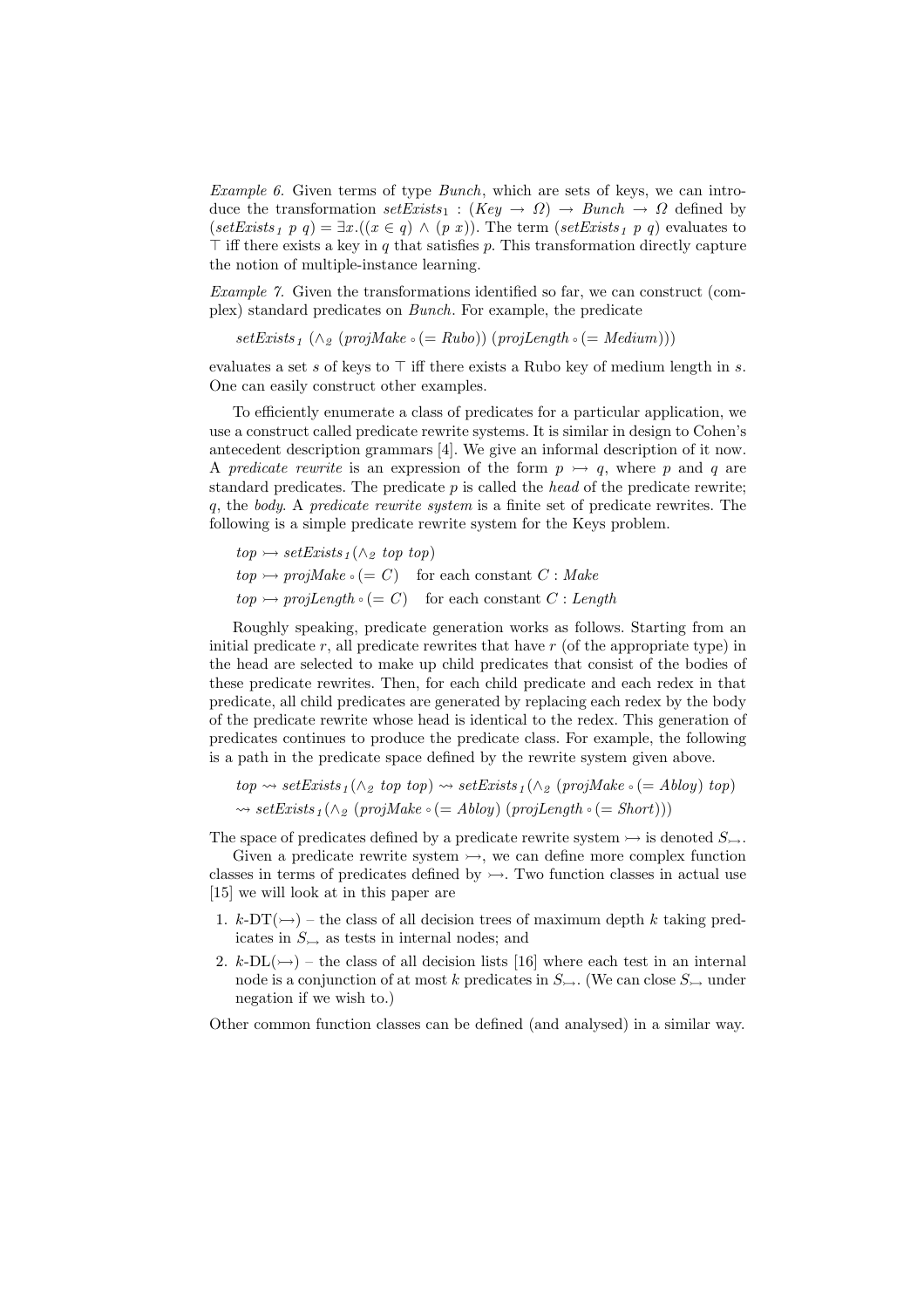### 3 PAC Learnability of Higher-order Concepts

We examine the PAC learnability of  $k-\text{DL}(\rightarrow)$  and  $k-\text{DT}(\rightarrow)$  in this section, focusing mainly on the former. We assume familiarity with the standard definitions of PAC and agnostic PAC learning. The efficient computability of higher-order predicates is studied in §3.1. Sample complexity questions are briefly looked at in §3.2. With these in place, some results on the efficient (agnostic) PAC learnability of k-DL( $\rightarrow$ ) and k-DT( $\rightarrow$ ) are given in §3.3 and §3.4.

#### 3.1 Efficiently Computable Predicates

As pointed out in [5], polynomial computability of concept classes is a prerequisite for efficient PAC learnability. We now give a sufficient condition on predicate rewrite systems that will ensure the production of only polynomially computable predicates. Predicate classes defined on such restricted rewrite systems can then be shown to contain only concepts that can be efficiently evaluated.

**Definition 8.** A transformation  $f : (\varrho_1 \to \Omega) \to \cdots \to (\varrho_k \to \Omega) \to \alpha \to \sigma$ is said to be polynomial-time computable qua transformation if  $(f p_1 ... p_k)$  is polynomial-time computable given that each  $p_i$  is polynomial-time computable.

**Proposition 9.** Let  $f : \alpha \to \sigma$  and  $g : \sigma \to \phi$  be polynomial-time computable functions. Then the function  $f \circ g$  is polynomial-time computable.

**Proposition 10.** Let  $T$  be a set of transformations and let  $S_T$  be the set of all standard predicates that can be formed using transformations in  $T$ . If every  $f \in T$  is polynomial-time computable qua transformation, then every  $p \in S_T$ composed of a finite number of transformations is polynomial-time computable.

*Proof.* The proof proceeds by induction on the number of transformations in  $p$ and uses Proposition 9. ⊓⊔

In defining a predicate rewrite system  $\rightarrow$ , if we restrict ourselves to transformations that are polynomial-time computable qua transformation, then we can be assured that every  $p \in S_{\rightarrow}$  we will ever construct is polynomial-time computable since  $S_{\rightarrow} \subseteq S_T$ . Further, given such a  $\rightarrow$ , it's easy to show that  $k\n-DL(\rightarrow)$  and  $k\n-DT(\rightarrow)$  contain only polynomially computable predicates.

### 3.2 Sample Complexity

It is well-known that the (agnostic) PAC learnability of a function class is tightly governed by its VC dimension [2]. The problem of calculating the VC dimension of general predicate classes definable using predicate rewrite systems was previously considered in [14]. The main conclusion reached there is that in the higher-order logic setting, the VC dimension of a predicate class is usually not much lower than the upper bound given by the logarithm of the size of the predicate class. Given this observation, we consider only finite function classes here. A rewrite system  $\rightarrow$  is said to be *finite* if  $S_{\rightarrow}$  is finite. We assume from now onwards all predicate rewrite systems are finite. Since all finite function classes are (agnostic) PAC learnable, we are interested primarily in efficient learnability.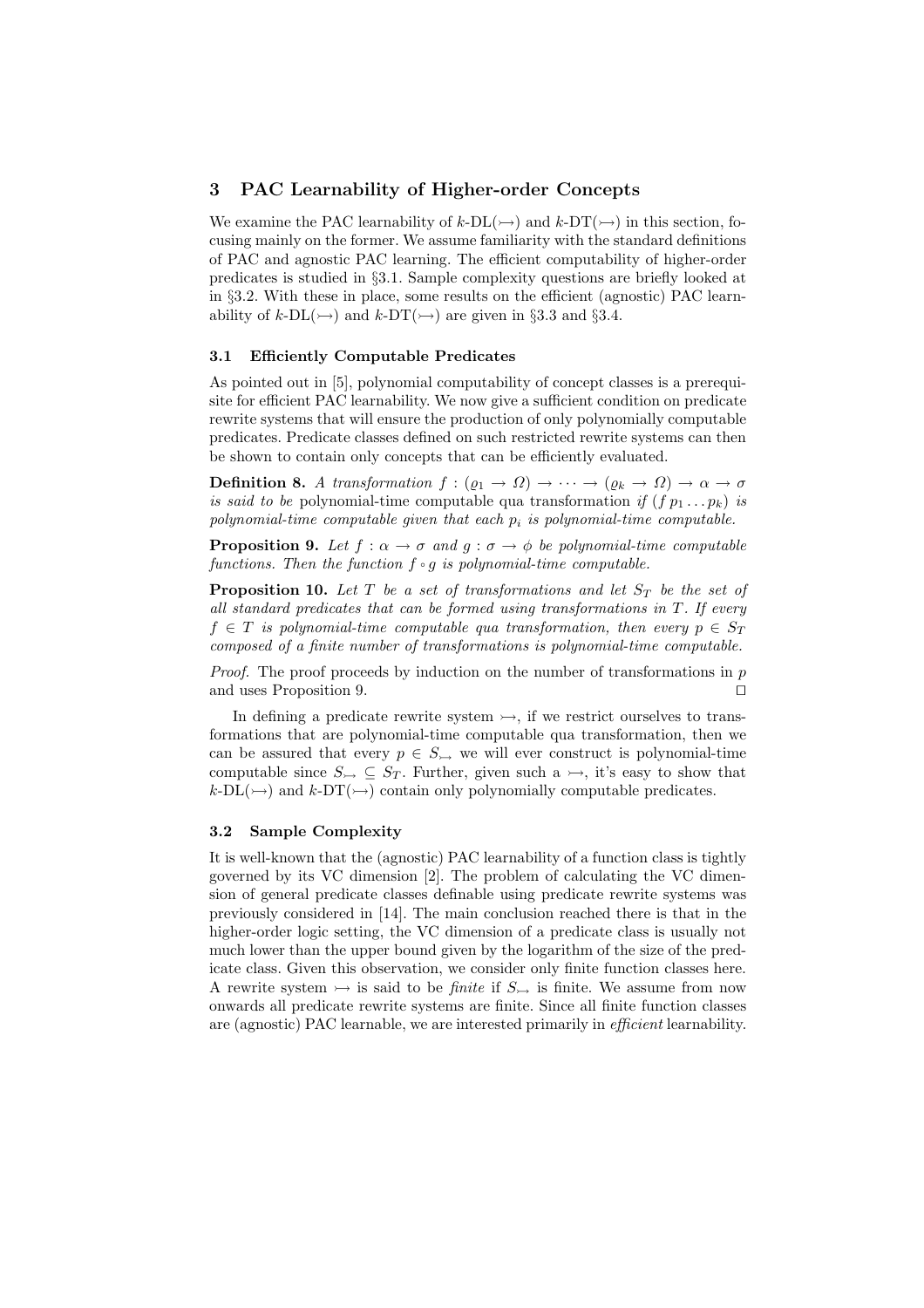#### 3.3 Efficient (Agnostic) PAC Learnability of  $k\text{-DL}(\rightarrow)$

We now look at the learnability of higher-order decision lists, starting with the PAC learnability of  $k$ -DL( $\rightarrow$ ). Under reasonable assumptions on the encoding sizes of individuals and the target function  $t (size(t) = \log_2 |k\text{-DL}(\rightarrow)|)$ , one can show the following is true; Rivest's proof [16] goes through essentially unchanged.

**Proposition 11.** Let X be a set of individuals and  $\rightarrow$  a finite predicate rewrite system made up of only transformations that satisfy Definition 8. Then the class  $k\n-DL(\rightarrowtail)$  is efficiently PAC learnable with sample complexity

$$
m(\epsilon,\delta) \leqslant \frac{1}{\epsilon} (O((S_{\rightarrow})^l) + \ln \frac{1}{\delta})
$$

for some constant l.

The ease with which Proposition 11 can be established should not belie its importance. It extends Rivest's theorem beyond simple decision lists defined on boolean vectors to arbitrarily rich efficiently computable higher-order decision lists defined on arbitrarily complex structured data. In fact, it's worth pointing out that  $k\text{-DL}(\rightarrow)$  is probably the largest class of functions that has ever been shown to be efficiently PAC learnable.

We now study the learnability of  $k-\text{DL}(\rightarrow)$  in the more realistic agnostic PAC learning setting. The correct (and only) strategy in this setting is simple: find the predicate in the predicate class with the lowest error on the training examples. (See, for details, [2, Chap. 23].) Computing the decision list with the lowest empirical error given a set of training examples is, unfortunately, a computationally difficult problem. Indeed, one can show that there is no efficient algorithm for this optimization problem in the propositional setting, which is a special case of the general problem, unless P=NP. We now sketch a proof.

The argument is an adaptation of the proof for [2, Thm 24.2]. Consider the following two decision problems.

- 1. VERTEX-COVER : Instance: A graph  $G = (V, E)$  and an integer  $k \leq |V|$ . Question: Is there a vertex cover  $U \subseteq V$  such that  $|U| \leq k$ ?
- 2. DL-FIT : Instance:  $z \in (\{0,1\}^n \times \{0,1\})^m$  and an integer  $k \in \{1, ..., m\}$ . Question: Is there  $h \in 1$ -DL $(n)$  such that  $\hat{er}(h, z) \leq k/m$ ?

A vertex cover of a graph  $G = (V, E)$  is a set  $U \subseteq V$  of vertices such that at least one vertex of every edge in E is in U. In the definition of DL-FIT,  $\hat{er}(h, z)$ is defined to be  $|\{(x,y)\in z: h(x)\neq y\}|/m$  and 1-DL(n) is as defined in [16].

It is known that VERTEX-COVER is NP-hard. One can show that every VERTEX-COVER problem can be reduced in polynomial time to a DL-FIT problem. Consider an instance  $G = (V, E)$  of VERTEX-COVER where  $|V| = n$  and  $|E| = r$ . We assume that each vertex in V is labelled with a number from  $\{1, 2, \ldots, n\}$  and we denote by ij an edge in E connecting vertex i and vertex j. The size of the instance is  $\Omega(r+n)$ . We construct  $z(G) \in (\{0,1\}^n \times \{0,1\})^{r+n}$ as follows. For any two integers  $i, j$  between 1 and n, let  $e_{i,j}$  denote the binary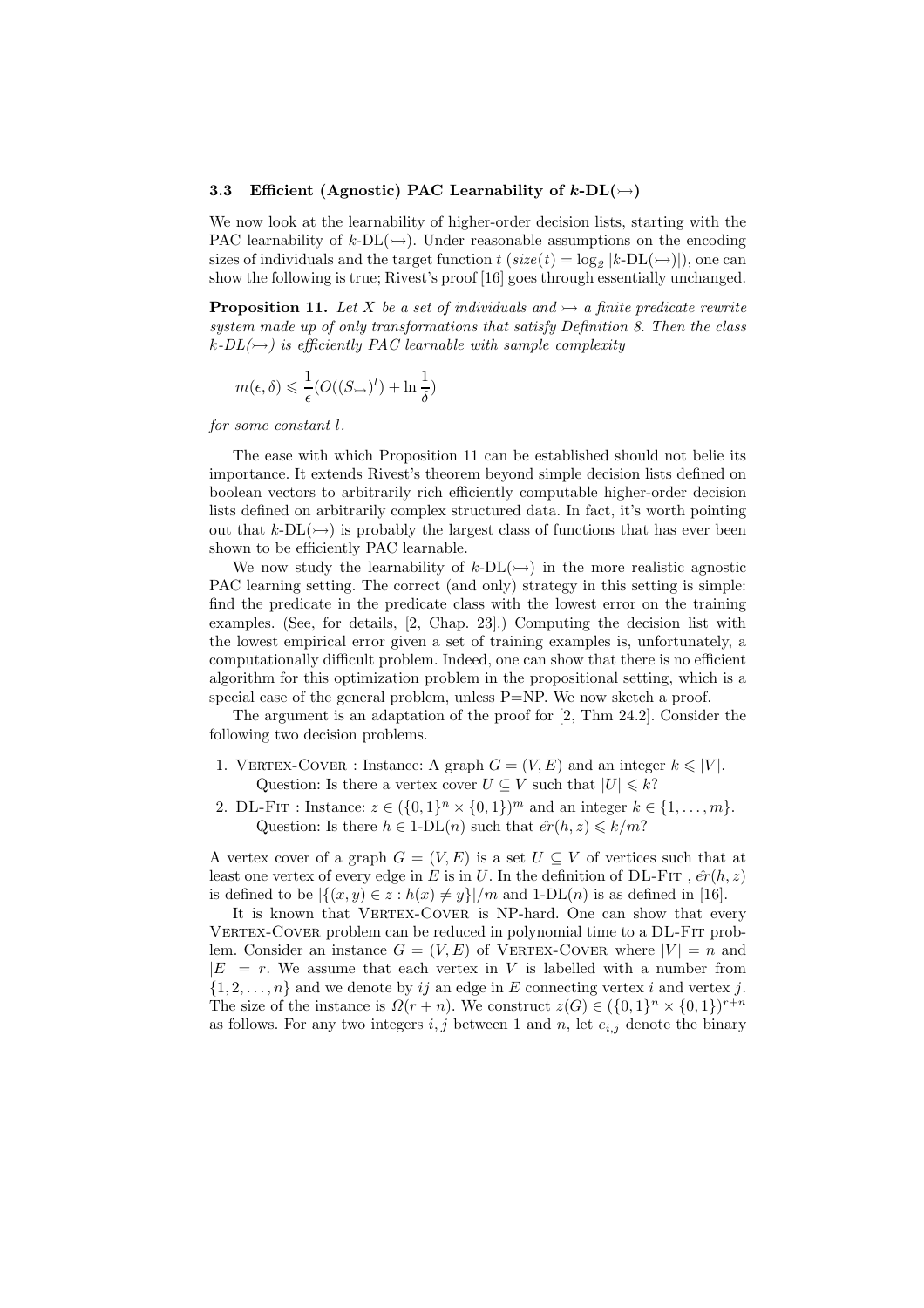vector of length  $n$  with ones in positions  $i$  and  $j$  and zeroes everywhere else. The sample  $z(G)$  consists of the labelled examples  $(e_{i,i}, 1)$  for  $i = 1, 2, ..., n$  and, for each edge  $ij \in E$ , the labelled example  $(e_{i,j}, 0)$ . The size of  $z(G)$  is  $(r+n)(n+1)$ , which is polynomial in the size of the original VERTEX-COVER instance.

Example 12. Consider the graph  $G = \{\{1, 2, 3, 4\}, \{11, 12, 13, 14, 23, 33\}\}\.$  Then

 $z(G) = \{(1000, 1), (0100, 1), (0010, 1), (0001, 1),$  $(1000, 0), (1100, 0), (1010, 0), (1001, 0), (0110, 0), (0010, 0)$ .

Using the fact that  $1-DL(n)$  is a subset of linear threshold functions [1], it is easy to show that the following is true.

**Proposition 13.** Given any graph  $G = (V, E)$  with n vertices and r edges and any integer  $k \leq n$ , let  $z(G)$  be as defined above. There is  $h \in 1-DL(n)$  such that  $\hat{er}(h, z(G)) \le k/(n+r)$  iff there is a vertex cover of G of cardinality at most k.

Now, if there is an algorithm that, given a set  $\mathcal E$  of examples, can find in polynomial time  $\arg \min_{h \in 1-DL(n)} \hat{er}(h, \mathcal{E})$ , then it can be used to solve DL-Fir in polynomial time. But since DL-Fit is NP-hard, such an algorithm cannot exists unless P=NP. This means  $k$ -DL( $\rightarrow$ ) is not efficiently agnostic PAC learnable under standard complexity-theoretic assumptions.

#### 3.4 Efficient (Agnostic) PAC Learnability of  $k$ -DT( $\rightarrow$ )

We end the section with brief remarks on the learnability of  $1-DT(\rightarrow)$  (higherorder decision stumps) and  $k$ -DT( $\rightarrow$ ) for  $k > 1$  (higher-order decision trees).

Given a set X of individuals and a predicate rewrite system  $\rightarrow$ , the class  $1-DT(\rightarrow)$  is not efficiently (agnostic) PAC learnable. This is unsurprising since (agnostic) PAC learning 1-DT( $\rightarrow$ ) entails an exhaustive search of  $S_{\rightarrow}$ . The run time thus cannot be bounded by a polynomial in  $size(t)$ .

The efficient learnability of decision trees remains one of the longest-standing open problems in computational learning theory. In particular, it is not known whether the problem of computing the most accurate decision tree given a set of examples is hard. The weak learning framework provides probably the best chance for obtaining positive results; see [8].

# 4 Discussion and Conclusion

We conclude by comparing our analysis with similar studies in ILP. The comparison is centred around the basic setup of a learning problem. There are two main logical settings in first-order learning: learning from entailment [13] and learning from interpretations [7]. Learning in higher-order logic, being a direct generalization of attribute-value learning, is closer to the latter. The two share the following features with attribute-value learning, which are not found in the learning from entailment setting: